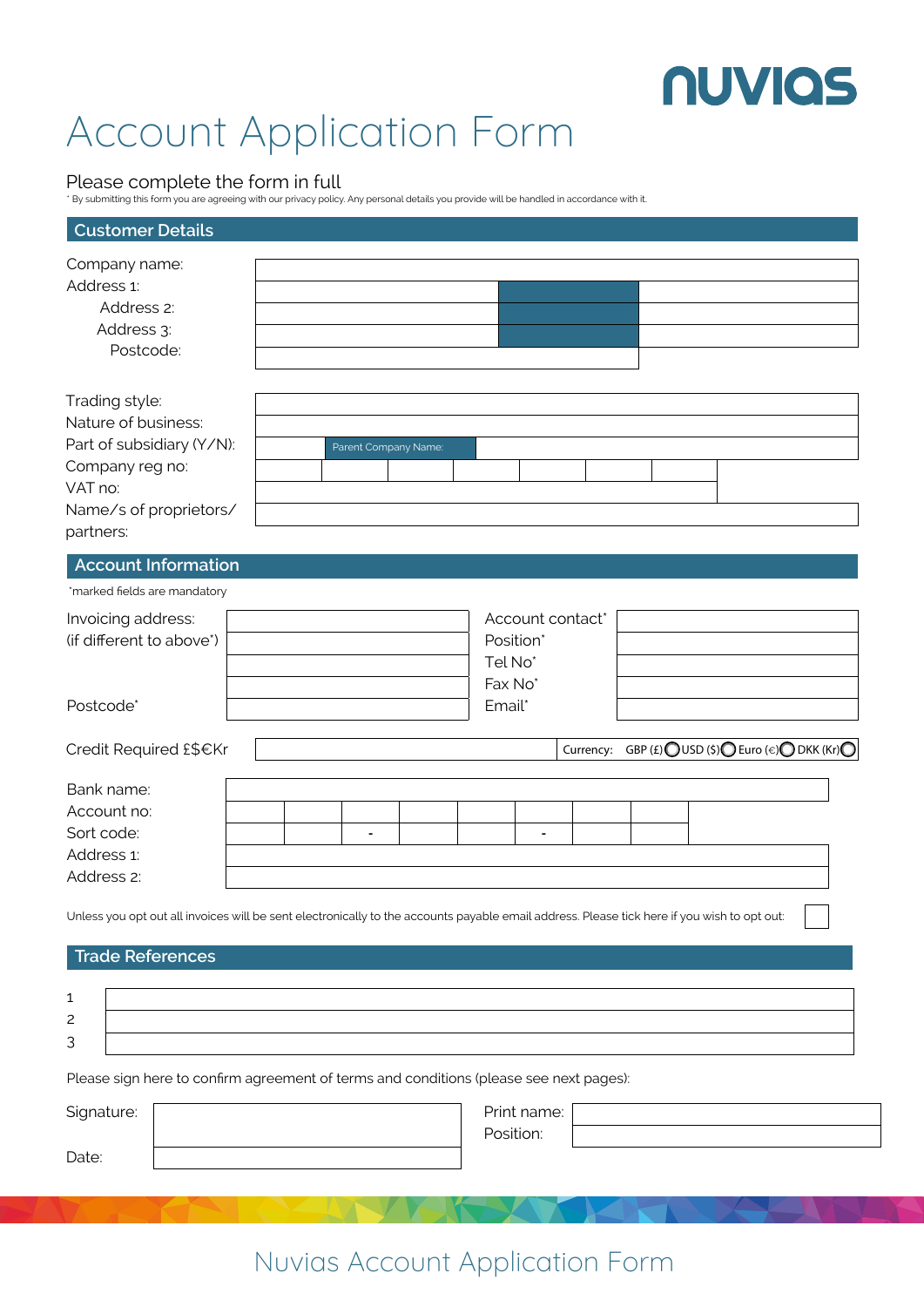

## Terms & Conditions of supply between

**(1) NUVIAS GROUP LIMITED** a company registered in England and Wales (Company Number 09773963) and whose registered office is at Unit 1, Genesis Business Park, Albert Drive, Woking, GU21 5RW ("Nuvias"); and

| $(2)$ NAME            | $\,$ a company registered in $\,$ |
|-----------------------|-----------------------------------|
| <b>COMPANY NUMBER</b> | and whose registered office is at |
| <b>ADDRESS</b>        |                                   |
|                       | ("Customer")                      |

### each a "party" and together the "parties".

#### **FORM OF THIS CONTRACT 1.**

The following terms and conditions ("Conditions") constitute the controlling terms and conditions of any Contract for the supply of Goods and/or Services to the Customer by Nuvias or an Affiliate (both being the "Supplier"). These Conditions exclude all other terms and conditions, unless such terms and conditions are expressly referred to in a Purchase Order or Order Acknowledgement or other written agreement between the parties. Any such Contract shall supersede all previous discussions negotiations letters and agreements in relation to the supply of such Goods and/ or Services.

### **STATUS OF CUSTOMER 2.**

The Customer confirms that it is not dealing as a consumer and that it is buying the Goods and/or Services for use in its business or the business of an end-user. **THE CUSTOMER'S ATTENTION IS DRAWN IN PARTICULAR TO THE PROVISIONS OF CONDITIONS 9 AND 11 BELOW.**

#### **STATUS OF THE SUPPLIER 3.**

Nuvias and its Affiliates may supply the Goods and/or Services to the Customer as Supplier under this Contract. Nuvias shall be responsible for any breach of this Contract by any Affiliate.

#### **DEFINITIONS AND INTERPRETATION. 4.**

Certain capitalised terms, if not otherwise defined, shall have the following meanings: **4.1**

**"Affiliate"** shall mean any entity that is directly or indirectly under the Control of Nuvias;

**"Business Days"** means Monday to Friday excluding public or bank holidays in the country where this Contract is performed.

**"Control"** shall be as defined in section 1124 of the Corporation Tax Act 2010, and the expression change of control shall be construed accordingly.

**"Conditions"** means these terms and conditions of supply and sale.

**"Contract"** means any contract between the Supplier and the Customer formed in accordance with Condition 5.3 below.

"**Customer**" means the entity entering into these Conditions as stated above.

**"Customer Default"** has the meaning set out at Condition 8.2

**"Data Protection Law"** means (i) the GDPR and any applicable national implementing Laws as amended from time to time (ii) the DPA 2018 (subject to Royal Assent) to the extent that it relates to processing of personal data and privacy; (iii) all applicable law about the processing of personal data and privacy;

**"Data Sharing Agreement"** means an agreement entered into between the Parties setting out each Party's obligations where any person data is shared by them for the purposes of this Contract.

**"Deliverables"** means deliverables set out in a Purchase Order and confirmed in an Order Acknowledgement.

**"Documentation"** means any operator manual and all other documentation relating to the Software supplied at any time by the Supplier to the Customer in connection with the Software supplied by the Supplier to the Customer.  **"DPA 2018"** means the Data Protection Act 2018.

**"GDPR"** means the General Data Protection Regulation (Regulation (EU) 2016/679).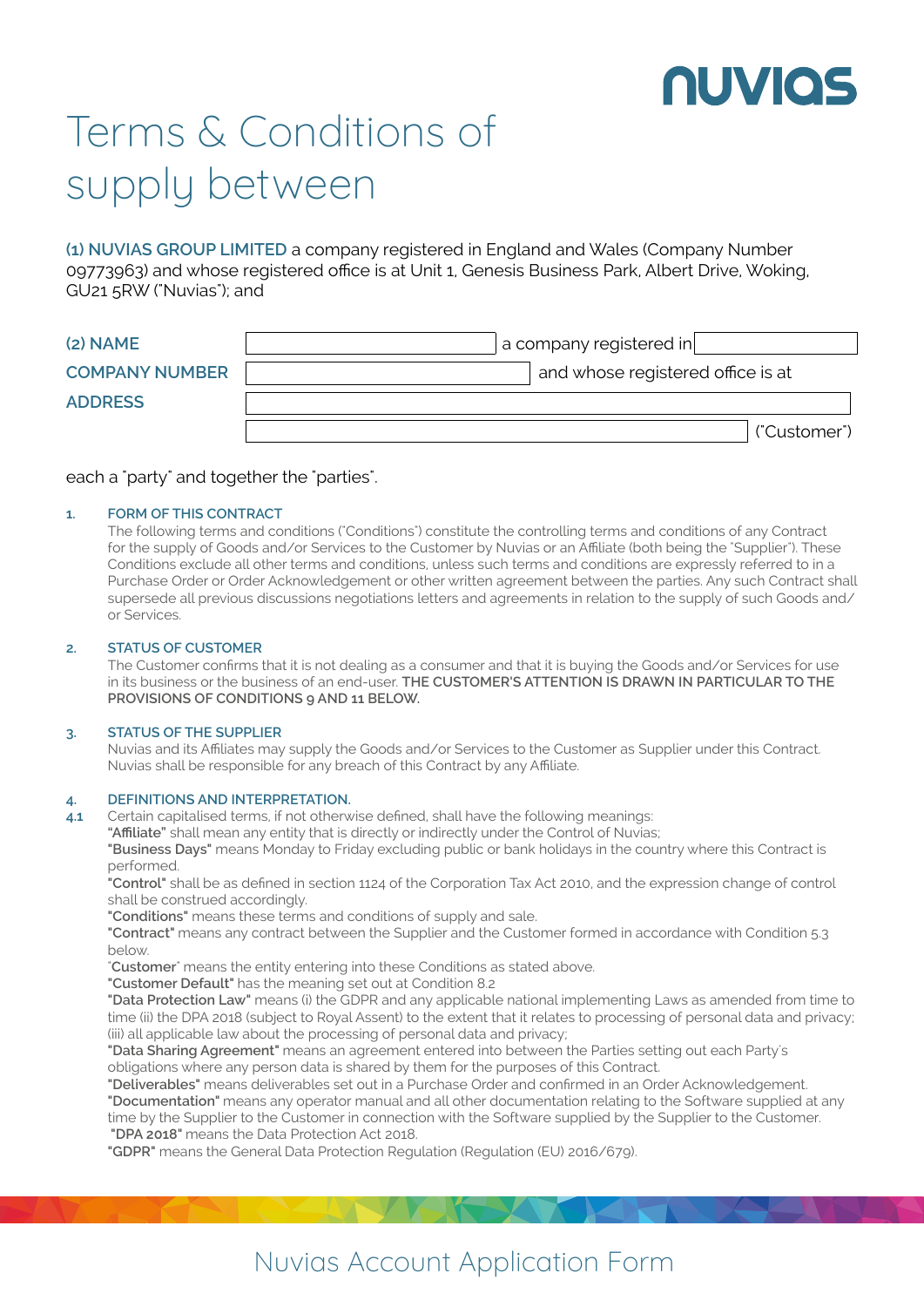## **NUVIOS**

**"Goods"** means any hardware, equipment, Software and Documentation to be supplied by the Supplier pursuant to this Contract.

**"Intellectual Property Rights (IPRs)"** means patents, rights to inventions, copyright and related rights, moral rights, trademarks and service marks, business names and domain names, rights in get-up, goodwill and the right to sue for passing off, rights in designs, rights in computer software, database rights, rights to use, and protect the confidentiality of, confidential information (including know-how and trade secrets) and all other intellectual property rights, in each case whether registered or unregistered and including all applications and rights to apply for and be granted, renewals or extensions of, and rights to claim priority from, such rights and all similar or equivalent rights or forms of protection which subsist or will subsist now or in the future in any part of the world.

**"Order Acknowledgement"** means the acknowledgement in writing by the Supplier of a Purchase Order. **"Purchase Order"** means the Customer's order for Goods in writing which shall include any order that is placed online via the Website.

**"RMA Procedure"** means the Supplier's Returns Materials Authorisation procedure as set out on the Website. **"Services"** means such installation, configuration, support and other services listed on the Purchase Order forming part of a Contract.

**"Software"** means any operating system, application software and other software listed on the Purchase Order forming part of a Contract and other software supplied by the Supplier to the Customer in the performance of its obligations under such Contract.

**"Software License Agreement"** means the license terms attached as Appendix A to this Contract, if any. **"Schedule"** means a schedule to this Contract.

**"Supplier"** means Nuvias or an Affiliate.

**"Supplier Materials"** has the meaning set out at Condition 8.1(f).

**"Website"** means the website operated by the Supplier from time to time, the current URL of which is https://www. nuvias.com.

- References to Conditions and Appendices are to the Conditions and Appendices of this Contract. **4.2**
- Any words following the terms including, include, in particular, for example or any similar expression shall be construed as illustrative and shall not limit the sense of the words, description, definition, phrase or term preceding those terms. **4.3 4.4**
- In the event of any conflict between these conditions and any Software License Agreement entered into between the Customer the Supplier and/or the supplier/manufacturer of the Software, the terms of the Software License Agreement shall prevail. **4.5**

### **QUOTATIONS AND ORDERING 5**

- As soon as reasonably possible following a request by the Customer for Goods and any associated Services, the Supplier will issue the Customer with a quotation detailing the volume and specification of the Goods and associated Services, together with the associated costs in the currency stated in the quotation. The Supplier reserves the right to make such alterations to the specifications of the Goods as are necessary to conform to any applicable statutory or legislative requirements, and to make such variations and substitutions as are reasonably necessary, to the extent that they do not materially affect the quality and performance of the Goods. Quotations are open for acceptance by the Customer within the quoted number of days provided the Supplier has not withdrawn it prior to acceptance. **5.1**
- If the Customer requires any support. If the Customer requires any support Services after any applicable warranty period, the Customer must purchase **5.2**

such support Services in connection with the Goods as per each quotation provided.

- If the Customer agrees the quotation, it shall issue a Purchase Order to the Supplier for the requisite Goods and Services. The Customer shall ensure that the terms of its Purchase Order are complete and accurate and shall provide the Supplier with any additional information reasonably requested by the Supplier relating to the Goods and/ or Services within a sufficient time to enable the Supplier to perform the Contract in accordance with its terms. Any Purchase Order for Goods /Services received by the Supplier from the Customer shall be deemed to be an offer by the Customer to purchase Goods/Services subject to these Conditions. No Contract shall come into existence until the Supplier issues an Order Acknowledgment to the Customer. The Parties agree that the terms of the Purchase Order and the Order Acknowledgement shall form part of the Contract between the Parties. **5.3**
- Provided that the Supplier has not purchased Goods in order to fulfil the Order, the Customer may cancel or change a Purchase Order, such cancellation or change to be made in writing and received no later than seven (7) Business Days prior to the delivery date stated in the Order Acknowledgement. No cancellation shall be effective until acknowledged by the Supplier in writing. The Customer acknowledges that the Supplier may claim compensation from the Customer for the cancelled or altered Purchase Order after all reasonable efforts have been made by the Supplier to redirect the Goods or cancelled the Purchase Order. **5.4**

### **DELIVERY, RISK AND PASSING OF TITLE 6**

The Supplier shall ensure that: **6.1**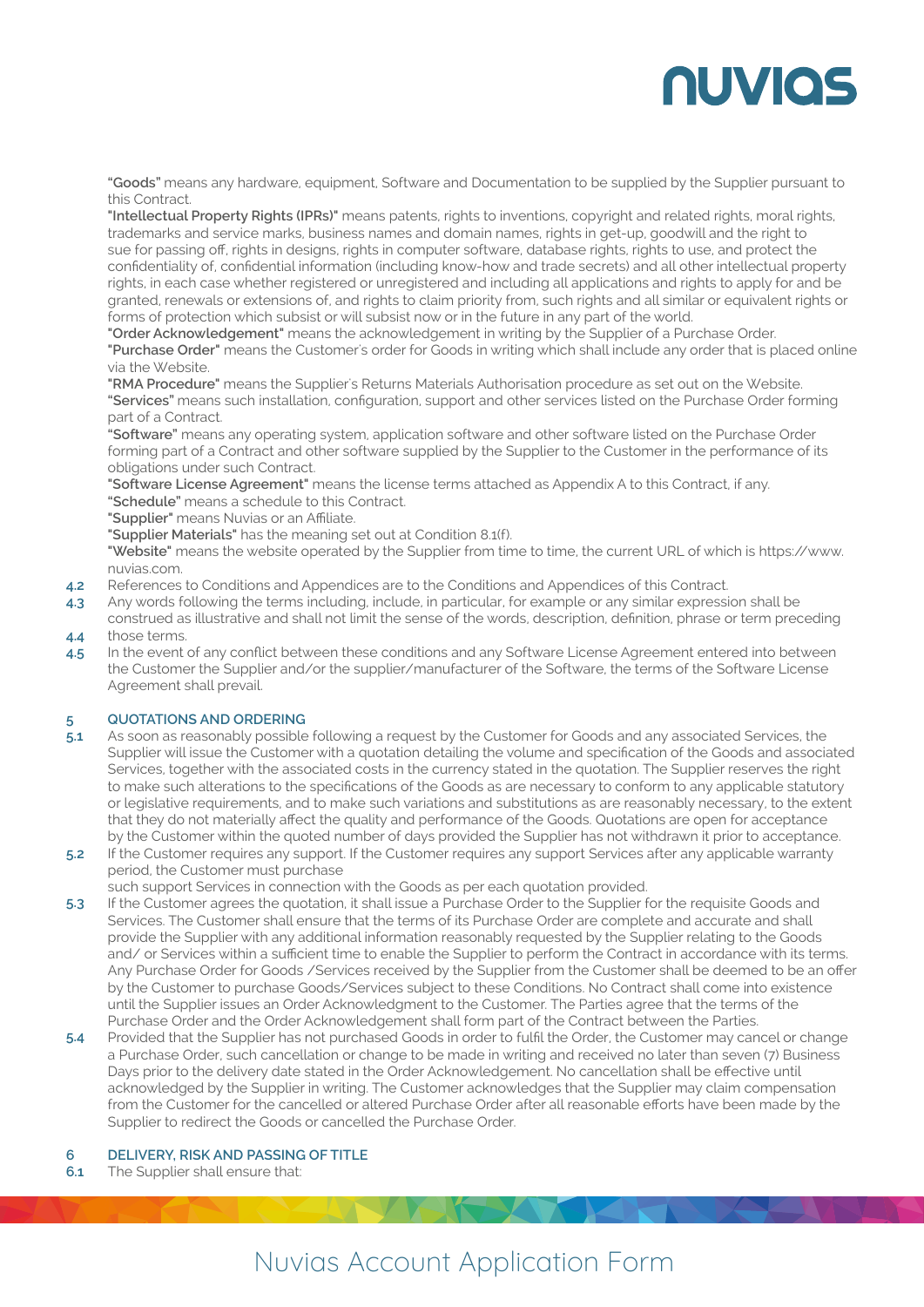# **NUVIOS**

(a) each consignment of Goods is accompanied by a delivery note which shows the date of the Purchase Order, the type and quantity of Goods (including the serial number of the Goods where applicable, special storage instructions (if any) and, if delivery involves several consignments, the outstanding balance of Goods to be delivered; and (b) the delivery note clearly states any requirement for the Customer to return any packaging material to the Supplier. The Customer shall make any such return of packaging materials at such times as the Supplier shall reasonably request. Returns of packaging shall be at the Supplier's expense.

- Delivery of physical Goods shall be made to the delivery location specified in the Purchase Order during the Customer's usual business hours. Goods in software are delivered electronically to the email address supplied by the Customer and stated on the Order. Delivery shall be complete on the completion of unloading at the agreed delivery location, when collected by the Customer, or when delivered electronically (i.e. via email). **6.2**
- Any delivery period quoted is the Supplier's reasonable estimate only (the time of delivery not being of the essence) and commences from the date of the Order Acknowledgement. Subject to Condition 11.3 the Supplier shall not be liable for any direct, indirect or consequential losses (all three of which terms include, without limitation, pure economic loss, loss of profits, loss of business, depletion of goodwill and similar loss), costs, damages or expenses caused directly or indirectly by any delay in the delivery of the Goods/Services. **6.3**
- The Supplier reserves the right to deliver the Goods in more than one consignment and to invoice each consignment separately. Each consignment shall be deemed to be a separate Contract. Any breach in relation to any single consignment shall not entitle the Customer to terminate any other Contract or consignment. **6.4**
- The Customer shall be responsible for the cost of delivering physical Goods, which shall be arranged by the Supplier through a carrier. The costs of carriage will be invoiced to Customer by the Supplier. **6.5**
- Subject to Condition 6.3, any liability of the Supplier for non-delivery of the Goods shall be limited to replacing the Goods within a reasonable time or, at the option of the Supplier, crediting the value of the Goods (as detailed on the relevant invoice) to the Customer's account. **6.6**
- Risk in any Goods passes to the Customer when such Goods are delivered. **6.7**
- If the Customer will not accept delivery of any of the Goods for any reason except a Force Majeure Event or breach by the Supplier of its obligations under this Contract, or the Supplier is unable to deliver the Goods on time because the Customer has not provided appropriate instructions, documents or authorisations, risk in the Goods will pass to the Customer from the moment of attempted delivery and the Goods shall be deemed to have been delivered. The Supplier may store the Goods until actual delivery takes place whereupon the Customer will be liable for all related costs and expenses and the exclusions of liability set out in Condition 6.3 shall apply. If 10 Business Days after the Supplier notified the Customer that the Goods were ready for delivery the Customer has not taken/accepted delivery of them, the Supplier may resell or otherwise dispose of part or all of the Goods and, after deducting reasonable storage and selling costs, account to the Customer for any excess over the price of the Goods. **6.8**
- Title in the Goods shall not pass to the Customer until the Supplier has received in full (in cash or cleared funds including, without limitation, as a result of a valid credit card transaction) all sums due to it in respect both of the Goods and the Services, and all other sums which are or which become due to the Supplier from the Customer on any account. **6.9**
- Until title in the Goods has passed to the Customer the Customer must (a) store the Goods (at no cost to the **6.10** Supplier) separately from all other goods of the Customer or any third party in such a way as they remain readily identifiable as the Supplier's property, (b) not destroy, deface or obscure any identifying mark or packaging on or relating to the Goods and (c) maintain the Goods in satisfactory condition insured on the Supplier's behalf for their full price against all risks to the reasonable satisfaction of the Supplier. On request the Customer shall produce the policy of insurance to the Supplier. The Supplier shall be entitled to recover payment for the Goods not withstanding that title in the Goods has not passed from the Supplier.
- The Customer's right to possession of the Goods pursuant to Condition 6.10 shall terminate immediately if (a) the Customer has a bankruptcy order made against it or makes an arrangement or composition with its creditors, or otherwise takes the benefit of any statutory provision for the time being in force for the relief of insolvent debtors, or (being a body corporate) convenes a meeting of creditors (whether formal or informal), or enters into liquidation (whether voluntary or compulsory) except a solvent voluntary liquidation for the purpose only of reconstruction or amalgamation, or has a receiver and/or manager, administrator or administrative receiver appointed of its undertaking or any part thereof, or documents are filed with the court for the appointment of an administrator of the Customer or notice of intention to appoint an administrator is given by the Customer or its directors or by a qualifying floating charge holder (as defined in paragraph 14 of Schedule B1 to the Insolvency Act 1986), or a resolution is passed or a petition presented to any court for the winding up of the Customer or for the granting of an administration order in respect of the Customer, or any proceedings are commenced relating to the insolvency or possible insolvency of the Customer, or (b) the Customer suffers or allows any execution, whether legal or equitable, to be levied on its property or obtained against it, or fails to observe or perform any of its obligations under the Contract or any other contract between the Supplier and the Customer, or is unable to pay its debts within the meaning of section 123 of the Insolvency Act 1986 or the Customer ceases to trade, (c) the Customer encumbers or in any way charges any of the Goods; or (d) there occurs any events similar to any of the foregoing under the laws of any jurisdiction, irrespective of whether such occurrences are voluntary or involuntary, or whether they are by operation of law or otherwise. **6.11**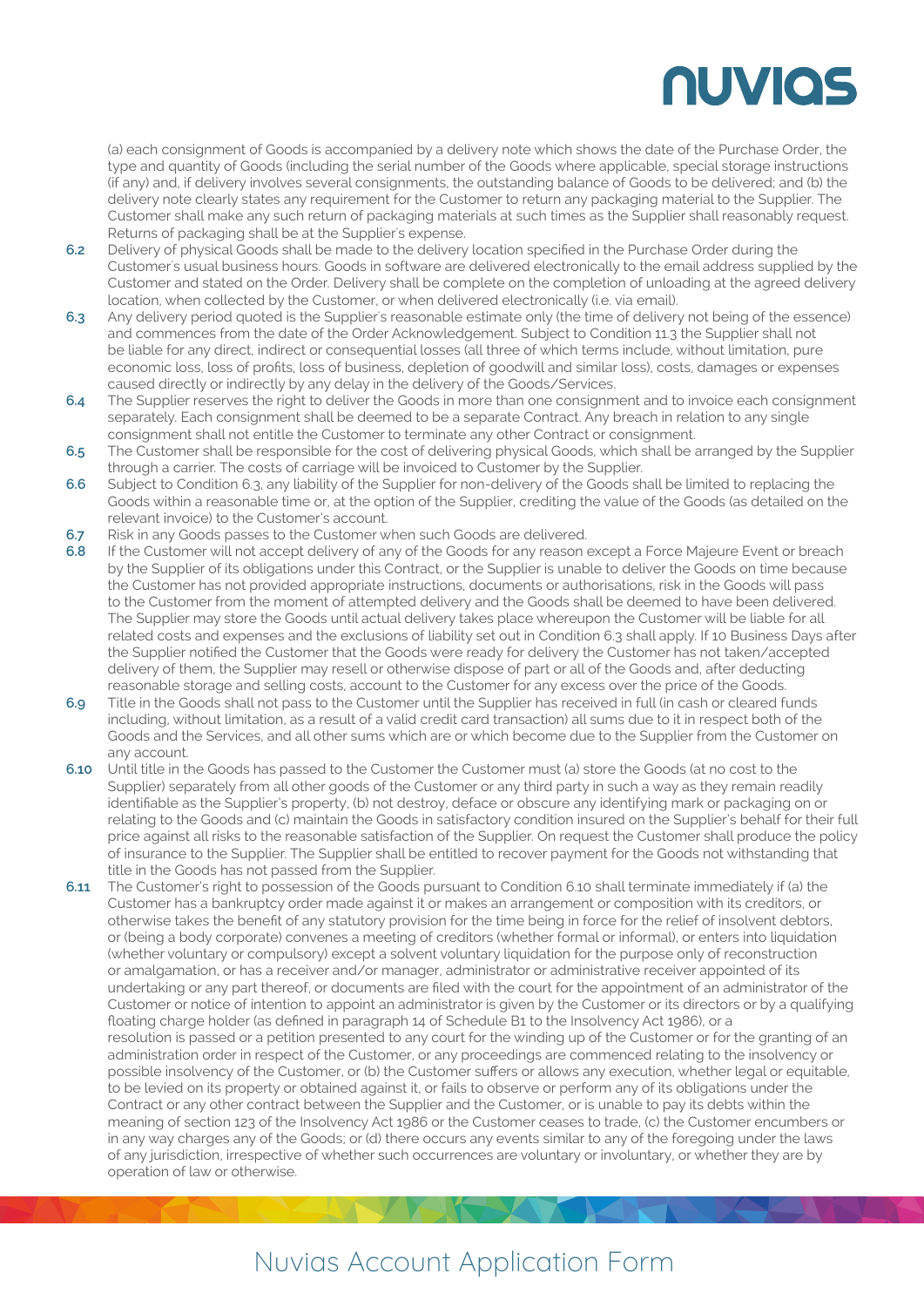

The Customer grants the Supplier, its agents and employees an irrevocable license at any time to enter any premises **6.12** where the Goods are or may be stored in order to inspect them or, where the Customer's right to possession has terminated, to recover them. The Customer shall not be entitled to pledge or in any way charge by way of security for any indebtedness any of the Goods which remain the property of the Supplier, but if the Customer does so, all monies owing by the Customer to the Supplier shall, without prejudice to any other right or remedy available to the Supplier, forthwith become due and payable.

#### **LICENSES, PERMITS AND EXPORT CONTROL 7**

- The Goods shall meet the standards and certifications as set out in the dispatch note for the Goods and associated paperwork for Goods shipped. Any additional certifications shall be the Customer's sole responsibility. **7.1**
- Supplier shall provide the Customer with reasonable assistance to allow the Customer to comply with the export control laws and regulations of the United States Government. **7.2**

### **CUSTOMER OBLIGATIONS 8**

#### The Customer shall: **8.1**

(a) ensure that the terms of the Purchase Order and any information it provides in a specification for the Goods and associated Services are complete and accurate;

(b) co-operate with the Supplier in all matters relating to the subject matter of this Contract;

(c) provide the Supplier, its employees, agents, consultants and subcontractors, with access to the Customer's premises, office accommodation and other facilities as reasonably required by the Supplier to provide the Services; (d) provide the Supplier with such information and materials as the Supplier may reasonably require in order to supply the Goods and any Services, and ensure that such information is complete and accurate in all material respects;

(e) obtain and maintain all necessary licenses, permissions and consents which may be required for the Goods before the date on which the Goods are to be used;

(f) keep all materials, equipment, documents and other property of the Supplier ("Supplier Materials") at the Customer's premises in safe custody at its own risk, maintain the Supplier Materials in good condition until returned to the Supplier, and not dispose of or use the Supplier Materials other than in accordance with the Supplier's written instructions or authorisation; and

(g) comply with any additional obligations as set out in a relevant specification.

If the Supplier's performance of any of its obligations under the Contract is prevented or delayed by any act or omission by the Customer or failure by the Customer to perform any relevant obligation (a "Customer Default"): (a) without limiting or affecting any other right or remedy available to it, the Supplier shall have the right to suspend performance of the Contract until the Customer remedies the Customer Default, and to rely on the Customer Default to relieve it from the performance of any of its obligations in each case to the extent the Customer Default prevents or delays the Supplier's performance of any of its obligations; **8.2**

(b) the Supplier shall not be liable for any costs or losses sustained or incurred by the Customer arising directly or indirectly from the Supplier's failure or delay to perform any of its obligations due to a Customer Default; and (c) the Customer shall reimburse the Supplier on written demand for any costs or losses sustained or incurred by the

Supplier arising directly or indirectly from the Customer Default. If the Customer provides its own hardware for a Software solution, the Customer's hardware must meet the recommended hardware specification provided by the Supplier in the relevant quotation. The Supplier shall have the ability to inspect the Customer's hardware to ensure its compliance with the agreed specification following the commencement of work associated with each Purchase Order. In the event the Customer hardware or other equipment is shown not to meet the agreed specification, the Customer shall, as soon as reasonably practicable, rectify such failure. The Supplier shall not be liable in respect of its obligations under this Contract in respect of supply of the Goods including the Software until Customer's hardware conforms with the agreed specification. **8.3**

#### **LIMITED WARRANTY AND DISCLAIMER OF WARRANTY 9**

- Notwithstanding any part or reference number used to describe any Goods sourced from a number of original equipment manufacturers, or description that such Goods are supplied by a particular original equipment manufacturer, such descriptions shall not constitute any representation by the Supplier. **9.1**
- The Supplier warrants that the Goods supplied, save in respect of Software, will conform in all material respects to the functional description as in each quotation. The Customer acknowledges that the Software is provided "as is" and that the Supplier does not warrant that use of the Software will be uninterrupted or free of all defects or inaccuracies, errors, bugs, viruses, vulnerability to intrusion or attack, hackers, interruptions or other harmful components or program limitations. The Supplier shall not be responsible for any third party's unauthorised access to or alteration of any of the Customer's transmission or data, any material or data sent or received using any Software, any interruption, defect, delay in operation or transmission, computer virus. The limited warranties in respect of Software granted under this Condition 9 are supplemental to any warranties, communication line failure, destruction or use of record contained in the Software License Agreement or otherwise. **9.2**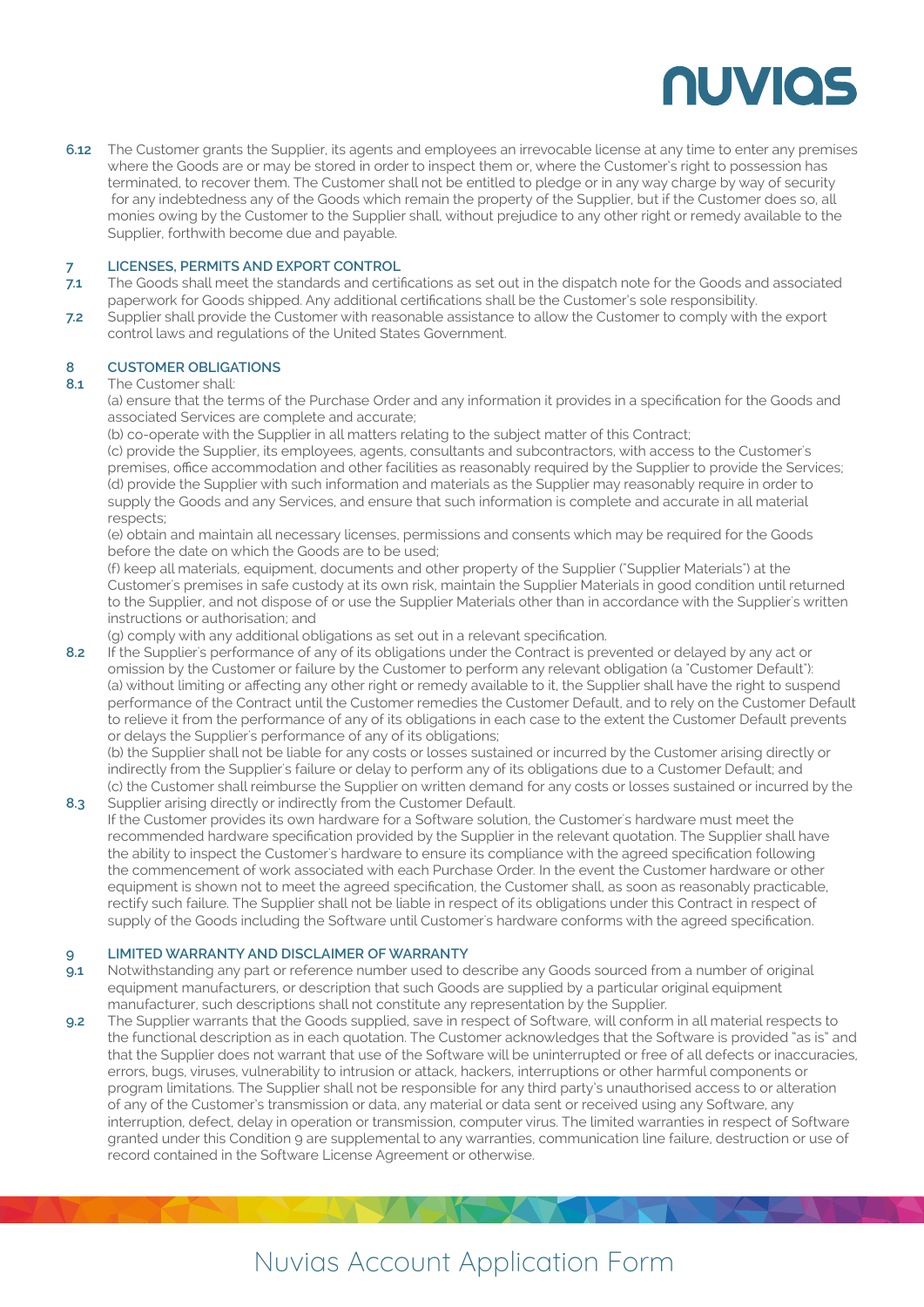# NUVIOS

- Where Goods are sold subject to the express warranty terms specified by the original manufacturer or supplier, the Supplier shall transfer to the Customer such warranty relating to the Goods as it may receive from the manufacturer or supplier of the Goods. **9.3**
- In respect of hardware, the Supplier shall not be liable for any defective Goods unless (a) the Customer reports the defect (whether by email, telephone or via the customer portal) within the timeframe specified in the RMA Procedure and (b) the Customer returns the faulty Goods to the Supplier in accordance with the RMA Procedure. **9.4**
- In respect of Software, the Supplier will, as soon as possible following notification by the Customer, provide replacements, bug fixes, patches or workarounds for non-conformances reported to the Supplier within ninety (90) days of electronic delivery by access to download or other appropriate delivery method. **9.5**
- The Supplier shall not be liable for any defective Goods if (a) the Customer makes any further use of such Goods after giving notice (whether by email, telephone or via the customer portal) (b) the defect arises because the Customer failed to follow the Supplier's instructions (whether oral or in writing) as to the storage, installation, configuration, use or maintenance of the Goods or (if there are none) good trade practice, (c) the defect arises dues to abuse, acts of God or improper use, or (d) the Customer alters, repairs or maintains such Goods without the written consent of the Supplier. (e) the Customer is in breach of clause 9.9 below. **9.6**
- Subject to Conditions 9.4, 9.5 and 9.6, if any of the Goods are considered, in the reasonable opinion of the Supplier, to be defective, (a) the Supplier shall at its option repair or replace such Goods (or the defective part), provided that, if a replacement or repair is in the Supplier's opinion not practicable, the Supplier will credit the value of the defective Goods (as detailed on the relevant invoice) to the Customer's account and (b) the Supplier shall be responsible for any transport charges for returning the defective Goods to the Supplier. **9.7**
- The Supplier does not warrant that the functions contained in any Software will meet the requirements of the Customer or will be fit for a particular purpose. Software may contain freely available software or open source software. Such third-party source provides no warranties and the Supplier shall have no liability whatsoever relating to the possession and/or use by the Customer of such software. **9.8**
- Customer hereby acknowledges that the Goods and Services are not designed or intended for use in and the Supplier disclaims any express or implied warranty of fitness for uses of the Goods and Services in (a) the design, construction, operation or maintenance or any nuclear facility, (b)navigating or operating aircraft, or (c) operating life-support or life-critical medical equipment. The Customer acknowledges that programs and data may not be protected or protected against loss or data corruption. **9.9**
- Refunds will be given at the discretion of the Supplier. **9.10**
- The Supplier makes no representation or warranty that the Goods do not infringe any Intellectual Property Rights, including, but not limited to, trademark and patent rights anywhere in the world. **9.11**
- The Supplier warrants that all Services performed by it, if any, will be performed with utmost skill and care and in accordance with the standards expected from a market leader providing the same or similar services. For any breach of this warranty or the failure of the Supplier to perform the Service, the Supplier shall promptly perform or re-perform the Services. **9.12**

### **PRICE AND PAYMENT 10**

- The price of the Goods shall be the price set out in any valid quotation, or where no price has been quoted or a quoted price is no longer valid, the price listed in the Supplier's published price list and/or posted on the Website and current at the date of the Supplier's Order Acknowledgement. If the Supplier identifies any error in any price quoted or posted and the Customer submits a Purchase Order containing that price, the Supplier will inform the Customer of the error. For the avoidance of doubt, the Supplier is not bound to accept any Purchase Order or other offer from the Customer. **10.1**
- The Supplier reserves the right, by giving written notice to the Customer at any time before delivery, to increase the price of the Goods to reflect any significant fluctuations in currency exchange rates or any changes in specifications for the Goods which are requested by the Customer or are necessary as a result of any delay caused by (a) the Customer's instructions or (b) the Customer's failure to provide adequate information or instructions to the Supplier. **10.2**
- 10.3 All prices are exclusive of any applicable Value Added Tax (VAT) or any other sales taxes, for which (if applicable) the Customer shall be additionally liable.
- 10.4 An invoice will be issued to the Customer on delivery of the Goods. Payment of the price of the Goods is due in cash or cleared funds within thirty (30) days from the invoice date, but without any other deduction. Time for payment shall be of the essence. If the Customer has elected to pay for the Goods by credit card or debit card, the Supplier reserves the right to add to the amount due and payable by the Customer an administrative fee of three percent (3%) of the invoice value of the Goods. When the Customer purchases Goods by credit or debit card, the Customer deals with the Supplier credit control team. The Supplier does not hold any of the Customer's credit or debit card details, and, subject to Condition 11.3, does not accept any liability for fraudulent or any other improper or unauthorized use of the Customer's credit or debit card details.
- 10.5 The Supplier reserves the right not to deliver Goods unless the Supplier has received in full (in cash or cleared funds) all sums which are due to the Supplier from the Customer on any account. If the Supplier delays delivery in such circumstances the Supplier will hold the Goods (at the Supplier's risk) for the Customer, at the Customer's expense, for a period of up to thirty (30) days, to enable the Customer to pay to the Supplier any such sums outstanding, failing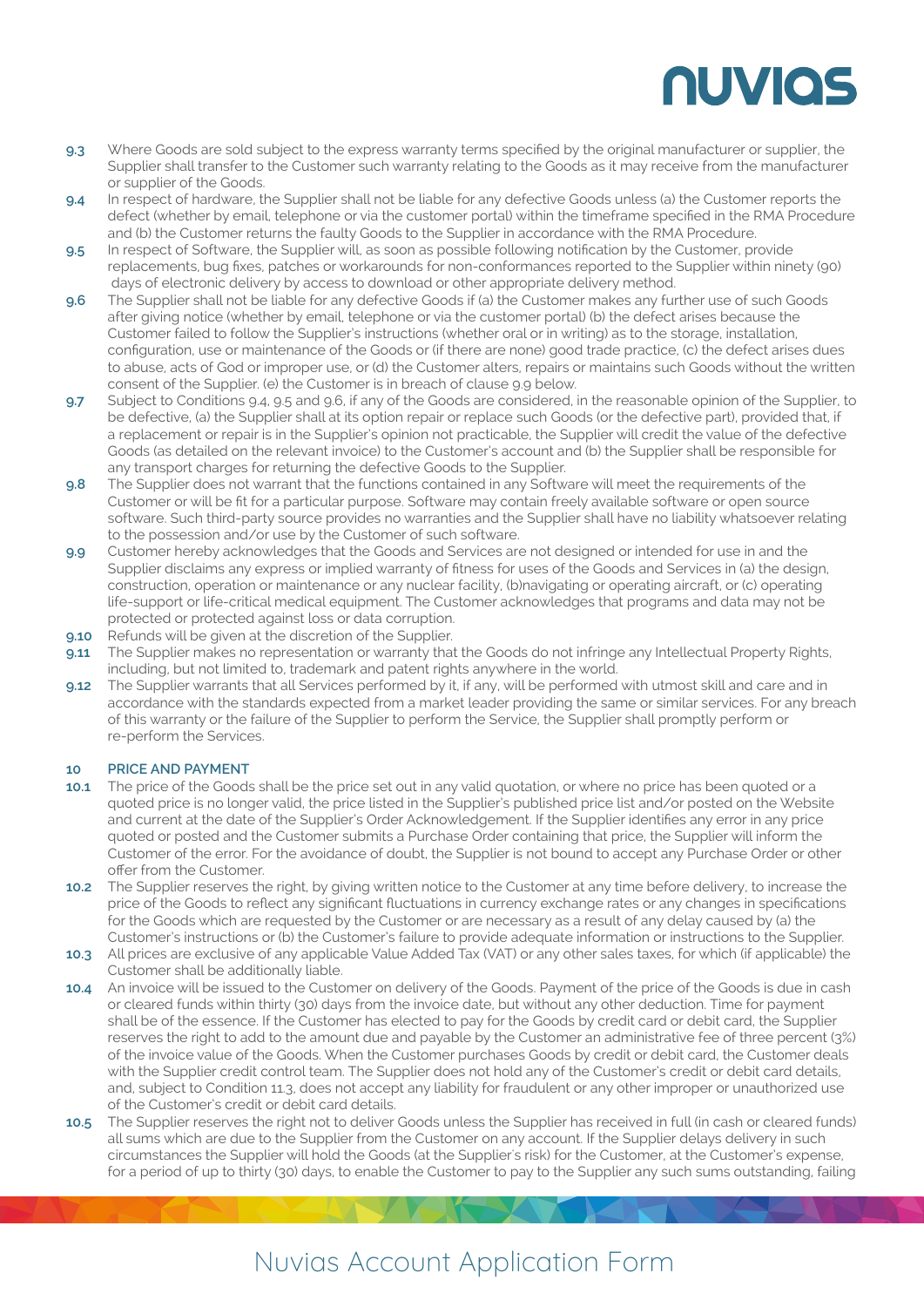

which payment by the Customer the Supplier shall be released from any further obligation towards the Customer in relation to such Goods.

10.6 If the Customer fails to pay the invoice value of Goods by the due date it shall pay interest on the amount unpaid from the date on which payment was due to that on which it is made (whether before or after judgment) at the rate of eight percent (8%) per annum over the Bank of England base rate from time to time, accruing on a daily basis. The Supplier reserves the right to recover from the Customer any collection or legal costs incurred in connection with the overdue amount.

### **LIABILITY 11**

- The following Conditions 11.2, 11.3 and 11.4 set out the entire financial liability of the Supplier (including any liability for the acts or omissions of its employees, agents and sub-contractors) to the Customer in respect of (a) any breach of these Conditions, (b) any use made or resale by the Customer of any of the Goods and (c) any representation, statement or tortious act or omission including negligence arising under or in connection with the Contract. **11.1**
- Subject to Condition 9, all warranties, conditions and other terms implied by statute or common law are, to the fullest extent permitted by law, excluded from the Contract. **11.2**
- Nothing in these Conditions excludes or limits the liability of the parties (a) for death or personal injury caused by the one party's negligence, (b) for any matter in respect of which it would be illegal for the parties to exclude or attempt to exclude their liabilities or (c) for fraud or fraudulent misrepresentation. **11.3**
- Subject to Conditions 9, 10, 11.2 and 11.3, (a) the Supplier's total liability in contract, tort (including negligence or breach of statutory duty), misrepresentation, restitution or otherwise, arising in connection with the performance or contemplated performance of the Contract shall be limited to and in no circumstances shall exceed the price paid by the Customer for the Goods and (b) the Supplier shall not be liable to the Customer for any pure economic loss, loss of profit, loss of business, depletion of goodwill or otherwise, in each case whether direct, indirect or consequential, or any claims for consequential compensation whatsoever (howsoever caused) which arise out of or in connection with the Contract. **11.4**
- In the event of a decision or recommendation by a competent authority, governmental entity, a court, or a similar **11.5** public authority to recall the Goods due to such Goods having been deemed to be the root cause of a threat to public health or safety ("Product Recall"), Supplier shall conduct such Product Recall in accordance with good industry practice and shall indemnify the Customer against reasonable costs, losses, and expenses incurred by the Customer as a result of such Product Recall, subject to the maximum liability of the manufacturer and excluding all indirect, consequential, and incidental damages, or loss of anticipated savings or revenues.
- 11.6 Subject to Conditions 8, (a) the Customer's total liability in contract, tort (including negligence or breach of statutory duty), misrepresentation, restitution or otherwise, arising in connection with the performance or contemplated performance of the Contract shall be limited to and in no circumstances shall exceed the price paid by the Customer for the Goods and (b) the Customer shall not be liable to the Supplier for any pure economic loss, loss of profit, loss of business, depletion of goodwill or otherwise, in each case whether direct, indirect or consequential, or any claims for consequential compensation whatsoever (howsoever caused) which arise out of or in connection with the Contract.

### **INTELLECTUAL PROPERTY RIGHTS 12**

This Condition 12 states the Supplier's entire liability to the Customer arising from the infringement of a third party's Intellectual Property Rights and is subject to the Customer accepting the terms of any Software License Agreement. **12.1**

Where an injunction is or could be granted against the Customer's use of any Goods by reason of infringement of any third-party Intellectual Property Rights, the Supplier may at its option and expense either: (a) procure for the Customer the right to continue using such Goods or any part thereof; or (b) replace or modify the same so that there is no infringement; or (c) if neither of options (a) and (b) above is possible accept the return of such Goods; and **12.2** 

(d) grant the Customer a credit equal to the value of such Goods taking into account depreciation.

- Copyright and/or any other Intellectual Property Right in any Software and/or Documentation supplied by the Supplier shall remain with the Supplier or (as the case may be) such third party who has permitted the Supplier to supply such items hereunder. In no circumstance shall copyright in such items pass or be deemed to pass to the Customer. **12.3**
- The Customer shall accept and, when required, sign, or ensure its end users sign, a Software License Agreement in the form required by the Supplier or the supplier of the Software. **12.4**
- No part of any Software may be copied or reproduced or utilised in any form except in accordance with the Software Licence Agreement. **12.5**
- 12.6 All information and know-how supplied by the Supplier under or in connection with the Goods and this Contract is supplied on a confidential basis and the Customer shall maintain the confidentiality of the same and in particular will not without the Supplier's prior written consent:

(a) disclose any details of any Software or any proprietary equipment or its method of operation to any third party; (b) allow any use of the Software and/or the Documentation or any part thereof by any third party; (c) give or lend to any third party any copy of any program or any other Software in whatever form or any copy of or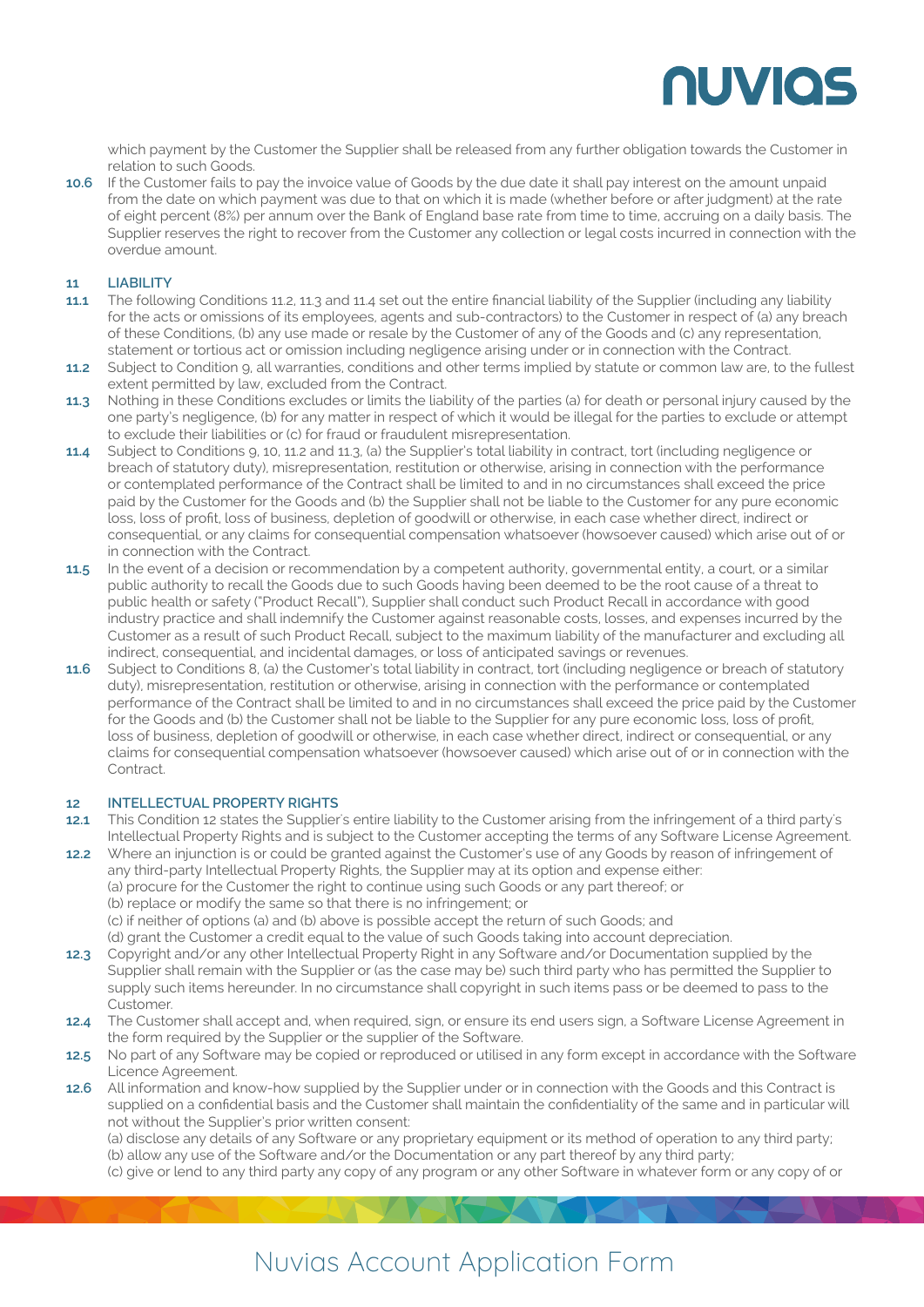

any part of any operating manual or Documentation supplied by or on behalf of the Supplier; (d)attempt or cause the Software or any part of it to be decompiled or re-engineered without the Supplier's written consent.

The Customer will further take all reasonable steps to ensure that: **12.7**

(a) no person (whether authorised or otherwise) may take or remove from the Customer's possession any copy of any Software or of the documentation supplied by or on behalf of the Supplier.

(b) those persons who with the Customer's consent have access to any Goods are aware of the provisions of this Condition 12.

### **TERMINATION 13**

- Without affecting any other right or remedy available to it, the Supplier or the Customer may terminate this Contract by giving the other not less than three (3) months' written notice. **13.1**
- Without affecting any other right or remedy available to it, each party may terminate the Contract with immediate effect by giving written notice to the other party if: **13.2**

(a) one party commits a material breach of its obligations under the Contract and (if such breach is remediable) fails to remedy that breach after receipt of written notice to do so;

(b) one party takes any step or action in connection with its entering administration, provisional liquidation or any composition or arrangement with its creditors (other than in relation to a solvent restructuring), being wound up (whether voluntarily or by order of the court, unless for the purpose of a solvent restructuring), having a receiver appointed to any of its assets or ceasing to carry on business or, if the step or action is taken in another jurisdiction, in connection with any analogous procedure in the relevant jurisdiction;

(c) one party suspends, or threatens to suspend, or ceases or threatens to cease to carry on all or a substantial part of its business;

(d) one party's financial position deteriorates to such an extent that in the other party's opinion the above-mentioned party's capability to adequately fulfil its obligations under the Contract has been placed in jeopardy; (e) the Customer fails to pay any amount due under the Contract on the due date for payment; or (f) there is a change of control of one party.

- Without affecting any other right or remedy available to it, the Supplier may suspend the supply of Services or all **13.3** further deliveries of Goods under the Contract or any other contract between the Customer and the Supplier if the Customer fails to pay any amount due under the Contract on the due date for payment, the Customer becomes subject to any of the events listed in Condition 13.2(b) to Condition 13.2(d), or the Supplier reasonably believes that the Customer is about to become subject to any of them.
- 13.4 On termination of the Contract:

(a) the Customer shall immediately pay to the Supplier all of the Supplier's outstanding unpaid invoices and interest and, in respect of Goods and Services supplied but for which no invoice has been submitted, the Supplier shall submit an invoice, which shall be payable by the Customer immediately on receipt;

(b) the Customer shall return all of the Supplier Materials and any Deliverables or Goods which have not been fully paid for. If the Customer fails to do so, then the Supplier may enter the Customer's premises and take possession of them. Until they have been returned, the Customer shall be solely responsible for their safe keeping and will not use them for any purpose not connected with this Contract.

- Termination of the Contract shall not affect any rights, remedies, obligations and liabilities of the parties that have accrued up to the date of termination, including the right to claim damages in respect of any breach of the Contract which existed at or before the date of termination or expiry. **13.5**
- 13.6 Any provision of the Contract that expressly or by implication is intended to have effect after termination shall continue in full force and effect.

### **DATA PROTECTION 14.**

The Parties acknowledge and agree that any processing of personal data that either undertakes pursuant to this Contract shall be compliant with Data Protection Law and, as applicable, with any Data Sharing Agreement. **14.1**

### **CONFIDENTIALITY 15**

Each Party undertakes that it shall not at any time during this Contract, and for a period of three years after termination of this Contract, disclose to any person any confidential information concerning the business, affairs, clients or suppliers of the other Party or of any member of the group of companies to which the other Party belongs except as permitted by Condition 15.2. **15.1**

**15.2** Each Party may disclose the other Party's confidential information: (a) to its employees, officers, representatives or advisers who need to know such information for the purposes of exercising the Party's rights or carrying out its obligations under or in connection with this Contract. Each Party shall ensure that its employees, officers, representatives or advisers to whom it discloses the other Party's confidential information comply with this Clause 15; and

(b) as may be required by law, a court of competent jurisdiction or any governmental or regulatory authority, but only to the extent and for the purpose of such required disclosure after providing the Party making the disclosure (the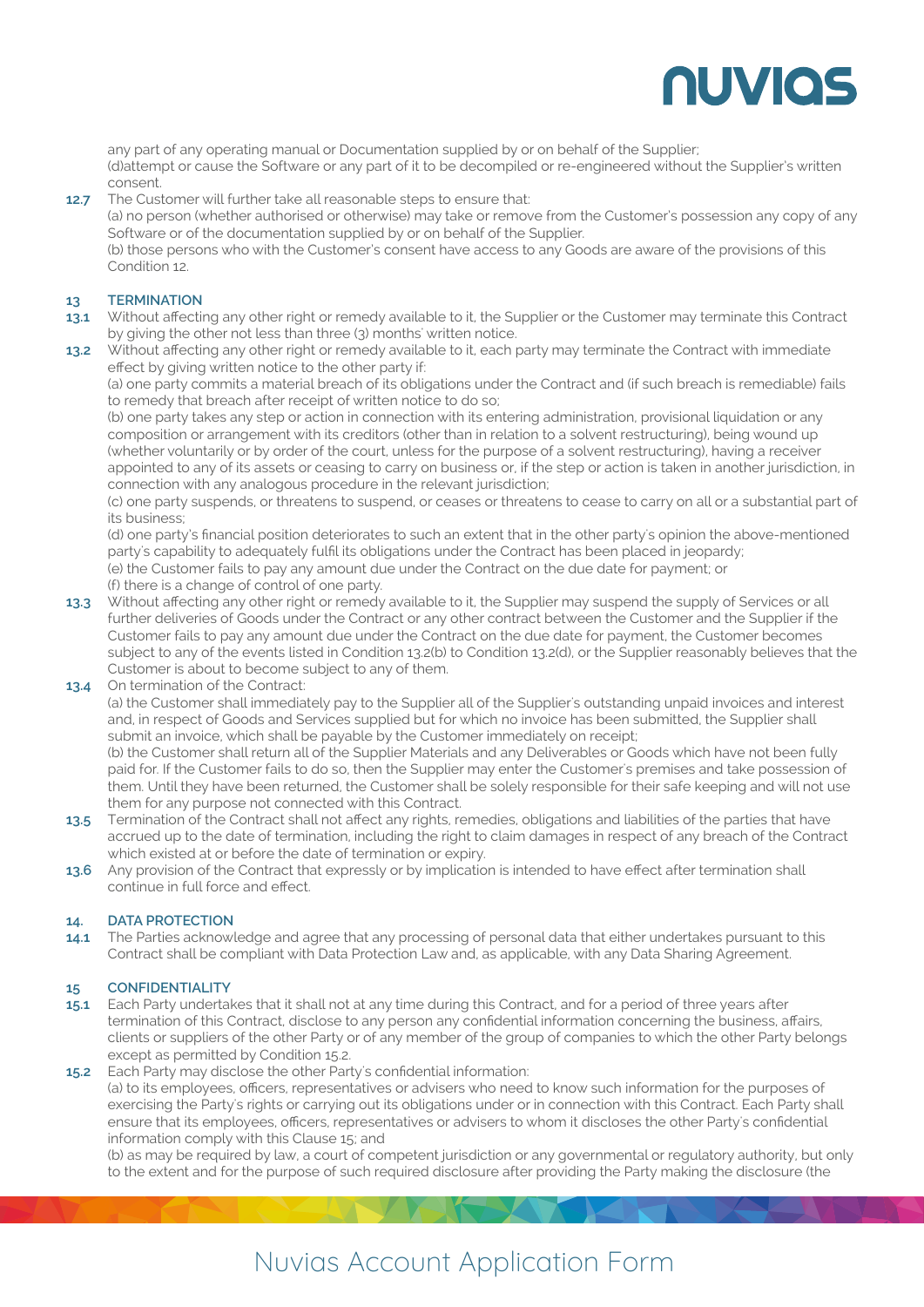

"disclosing party") with advance written notice, if reasonably practicable.

No Party shall use any other Party's confidential information for any purpose other than to exercise its rights and perform its obligations under or in connection with this Contract. The obligations of the Party to whom confidential information is disclosed (the "receiving party") shall not apply to any information of the disclosing party that (i) is or becomes part of the public domain through no wrongful act of the receiving party; (ii) was in the receiving party's possession free of any obligation of confidentiality at the time of the disclosing party's disclosure of such information to the receiving party; (iii) is developed by the receiving party completely independently from the confidential information of the disclosing party. **15.3**

The Parties acknowledge and agree that all information in respect of this Contract and the Goods, excluding Software provided by the Supplier and which is subject to the Software Licence Agreement, in whatever form recorded, which either Party may supply whether or not marked "proprietary" or "confidential", shall remain the property of the disclosing party and may be used or disclosed only with the disclosing party's specific authorisation.

### **GENERAL 16**

- **Jurisdiction.** This Contract shall be governed by and construed in accordance with the laws of England and Wales and the courts of England will have exclusive jurisdiction to adjudicate any dispute arising under or in connection with the Contract, save that the Supplier shall not be prevented from taking proceedings relating to a dispute in any other courts with jurisdiction, and, to the extent allowed by law, may take concurrent proceedings in any number of jurisdictions. **16.1**
- **Force Majeure.** Either Party shall be excused from any delays in performance of its obligations under this Contract if **16.2** such a delay results from any cause or circumstance beyond its reasonable control. Any delay resulting from any of such causes shall extend performance accordingly or excuse performance, in whole or in part, as may be reasonable under the circumstances.

### **Anti-bribery compliance.** The Parties shall: **16.3**

(a) comply with all applicable laws, statutes, regulations and codes relating to anti-bribery and anti-corruption including but not limited to the Bribery Act 2010 ("Relevant Requirements");

(b) not engage in any activity, practice or conduct which would constitute an offence under sections 1, 2 or 6 of the Bribery Act 2010 if such activity, practice or conduct had been carried out in the UK;

(c) have and shall maintain in place throughout the term of this agreement its own policies and procedures, including adequate procedures under the Bribery Act 2010, to ensure compliance with the Relevant Requirements and Condition 16.3(b) above, and will enforce them where appropriate;

(d) promptly report to the other any request or demand for any undue financial or other advantage of any kind received by it in connection with the performance of this agreement;

(e) immediately notify the other in writing if a foreign public official becomes an officer or employee of it or acquires a direct or indirect interest in it, and each Party warrants to the other that it has no foreign public officials as officers, employees or direct or indirect owners at the date of this agreement;

(f) within 1 month of being requested to do so, and annually thereafter, certify to the other in writing signed by an officer, compliance with this paragraph by it and all persons associated with it. Each Party shall provide such supporting evidence of compliance as the other may reasonably request.

For the purpose of this Condition 16.3, the meaning of adequate procedures and foreign public official and whether a person is associated with another person shall be determined in accordance with section 7(2) of the Bribery Act 2010 (and any guidance issued under section 9 of that Act), sections 6(5) and 6(6) of that Act and section 8 of that Act respectively.

- **Notices**. All notices required to be given under this Contract shall be given in writing to the recipient at the relevant **16.4**  address stated in these Conditions (or to such other address as the recipient may from time to time specify in writing). All notices shall be sent by post and shall be deemed to be delivered after posting if the recipient is located in the same jurisdiction as the sender and seven (7) days after posting if the recipient is located in a different jurisdiction from the sender.
- **Assignment and other dealings.** The parties may at any time assign, mortgage, charge, subcontract, delegate, **16.5** declare a trust over or deal in any other manner with any or all of its rights and obligations under the Contract with prior notification. The parties shall not assign, transfer, mortgage, charge, subcontract, declare a trust over or deal in any other manner with any of its rights and obligations under the Contract without the prior written consent of the other party.
- **Variation.** Unless otherwise agreed in writing by the Parties, the Supplier reserves the right to formally vary these Conditions by updating the last version available on the Website. The Customer is entitled to reject any such variation. Such rejection must be in writing and served within seven (7) days of the original variation. If no rejection is received the Customer shall be conclusively deemed for all purposes to have accepted such variation. **16.6**
- **Waiver.** A waiver of any right or remedy under the Contract or by law is only effective if given in writing and shall not be deemed a waiver of any subsequent breach or default. A failure or delay by a party to exercise any right or remedy provided under the Contract or by law shall not constitute a waiver of that or any other right or remedy, nor shall it prevent or restrict any further exercise of that or any other right or remedy. No single or partial exercise of any right or remedy provided under the Contract or by law shall prevent or restrict the further exercise of that or any other right or remedy. **16.7**